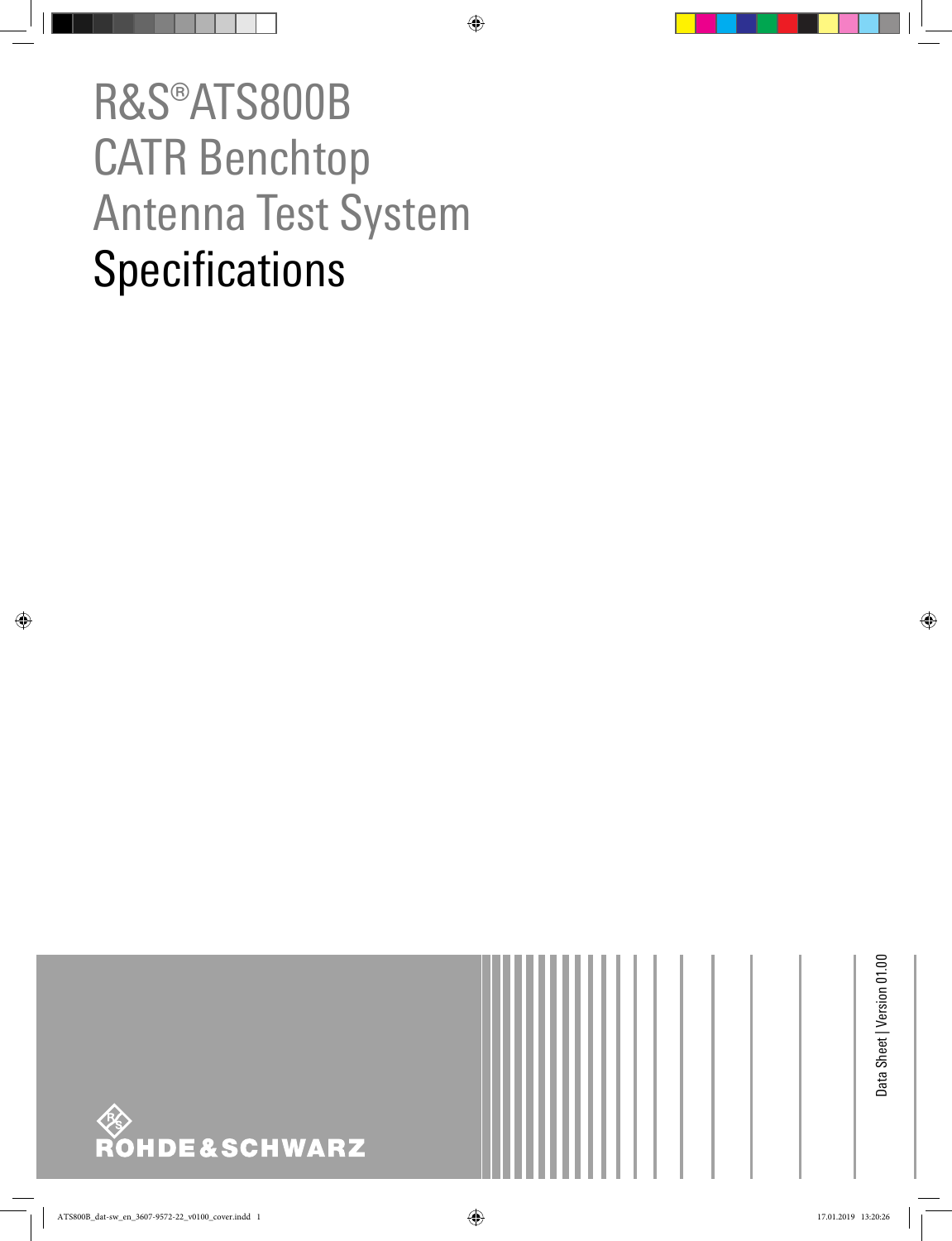## **Description**

The R&S<sup>®</sup>ATS800B is an accurate solution for RF testing of antennas, modules or devices in the 5G NR FR2 frequency bands.

## **R&S®ATS800B CATR benchtop antenna test system**

| Frequency range <sup>1</sup>         | reflector                             | 20 GHz to 50 GHz                               |  |
|--------------------------------------|---------------------------------------|------------------------------------------------|--|
|                                      | feed antenna                          | 18 GHz to 87 GHz                               |  |
| Polarization                         | feed antenna                          | dual polarized                                 |  |
| <b>RF</b> connectors                 | feed antenna                          | $2 \times 2.4$ mm                              |  |
| Impedance                            | feed antenna                          | 50 $\Omega$                                    |  |
| Quiet zone quality <sup>2</sup>      | Ø                                     | 20 cm (7.87 in)                                |  |
|                                      | mean amplitude error                  | $< 1.0$ dB                                     |  |
|                                      | standard deviation of amplitude error | $< 0.75$ dB                                    |  |
| DUT load capability                  | centered                              | 2.5 kg (5.52 lb)                               |  |
| Absorber capabilities                | reflectivity                          | up to -20 dB (20 GHz to 50 GHz)                |  |
|                                      | size behind DUT                       | 60 cm × 60 cm (23.62 in × 23.62 in)            |  |
| Temperature range                    | operating temperature range           | +10 °C to +40 °C                               |  |
|                                      | storage temperature range             | $-10$ °C to +50 °C                             |  |
| Dimensions (W $\times$ H $\times$ D) |                                       | approx. 1.20 m $\times$ 0.60 m $\times$ 0.80 m |  |
|                                      |                                       | (47.24 in x 23.62 in x 31.50 in)               |  |
| Weight                               |                                       | approx. 50 kg (110.23 lb)                      |  |
| Recommended operating environment    | for accurate measurements             | shielded room with climate control             |  |

## **R&S®CATR-P2D1 2D positioner for R&S®ATS800B (optional)**

| Angular resolution                 | azimuth                     | $0.1^\circ$                         |  |
|------------------------------------|-----------------------------|-------------------------------------|--|
| Positioning repeatability          | azimuth, unidirectional     | $0.5^\circ$                         |  |
| Rotating angle                     | azimuth                     | 360°, continuous                    |  |
| DUT load capability                | centered                    | 2.5 kg (5.52 lb)                    |  |
| DUT RF rotary joint                |                             | 1 GHz to 50 GHz                     |  |
| RF connector                       |                             | $1 \times 2.4$ mm                   |  |
| Communications interface           |                             | USB, RS-232 (D-Sub-9 male)          |  |
| Application programming interfaces |                             | API for C, C++, C#, VB.NET, MATLAB, |  |
|                                    |                             | Python, drivers for NI LabVIEW      |  |
| Power supply                       |                             | 100 V to 230 V, max. 2 A            |  |
| Temperature range                  | operating temperature range | $+5$ °C to $+40$ °C                 |  |
|                                    | storage temperature range   | $-10$ °C to +50 °C                  |  |
| Weight                             |                             | 2.76 kg (6.09 lb)                   |  |

l

<sup>&</sup>lt;sup>1</sup> Higher/lower frequencies are possible with higher mean error inside the quiet zone.

<sup>&</sup>lt;sup>2</sup> Values may differ according to external environment (measured with 15 dBi circular horn antenna from 24 GHz to 42 GHz).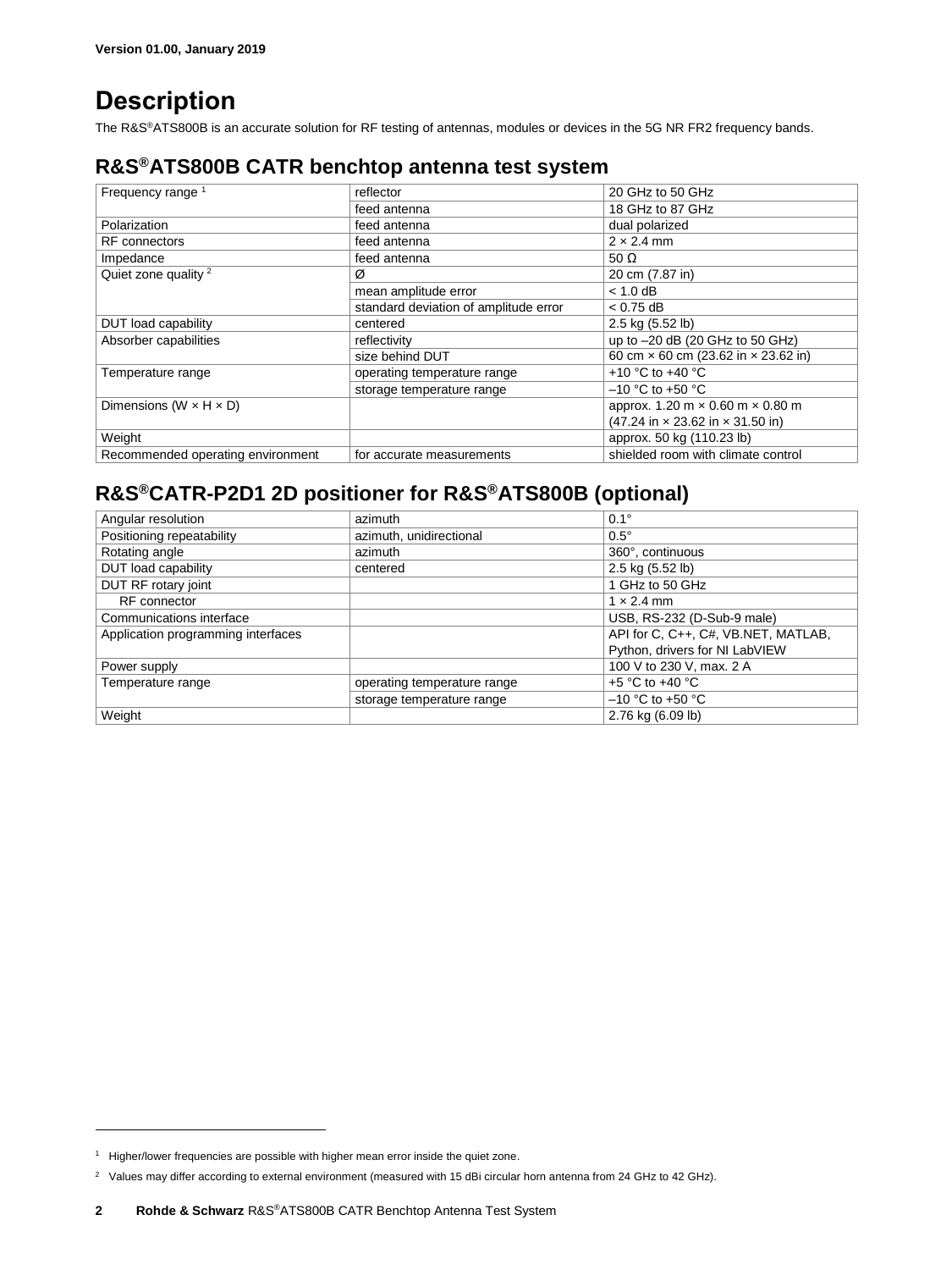# **Ordering information**

## **Basic configuration**

| <b>Designation</b>                                        | Type                        | Order No.    |
|-----------------------------------------------------------|-----------------------------|--------------|
| CATR benchtop antenna test system, version B for benchtop | R&S <sup>®</sup> ATS800B    | 1534.2707K02 |
| installation                                              |                             |              |
| CATR benchtop antenna test system, version B for benchtop | R&S <sup>®</sup> ATS800B    | 1534.2707.02 |
| installation                                              |                             |              |
| Absorber set, for benchtop CATR systems                   | R&S <sup>®</sup> CATR-ABS1  | 1534.2407.02 |
| Alignment structure, for benchtop CATR systems            | R&S <sup>®</sup> CATR-ALIB1 | 1534.1900.02 |
| Feed antenna, for CATR systems                            | R&S <sup>®</sup> CATR-FEED1 | 1534.2207.02 |
| Reflector for benchtop CATR, gold-plated, medium size     | R&S <sup>®</sup> CATR-REFL3 | 1534.2807.02 |

## **Additional options**

| <b>Designation</b>                                             | Type                       | Order No.    |  |  |  |
|----------------------------------------------------------------|----------------------------|--------------|--|--|--|
| 2D positioner, for benchtop CATR systems, motorized azimuth    | R&S <sup>®</sup> CATR-P2D1 | 1534.2507.02 |  |  |  |
| Additional accessories for calibration                         |                            |              |  |  |  |
| Standard gain horn antenna for calibration, 18 GHz to 26.5 GHz | R&S®TC-SGH26               | 1530.8630.02 |  |  |  |
| Standard gain horn antenna for calibration, 26.5 GHz to 40 GHz | R&S <sup>®</sup> TC-SGH40  | 1530.8617.02 |  |  |  |
| Standard gain horn antenna for calibration, 40 GHz to 60 GHz   | R&S <sup>®</sup> TC-SGH60  | 1530.8623.02 |  |  |  |